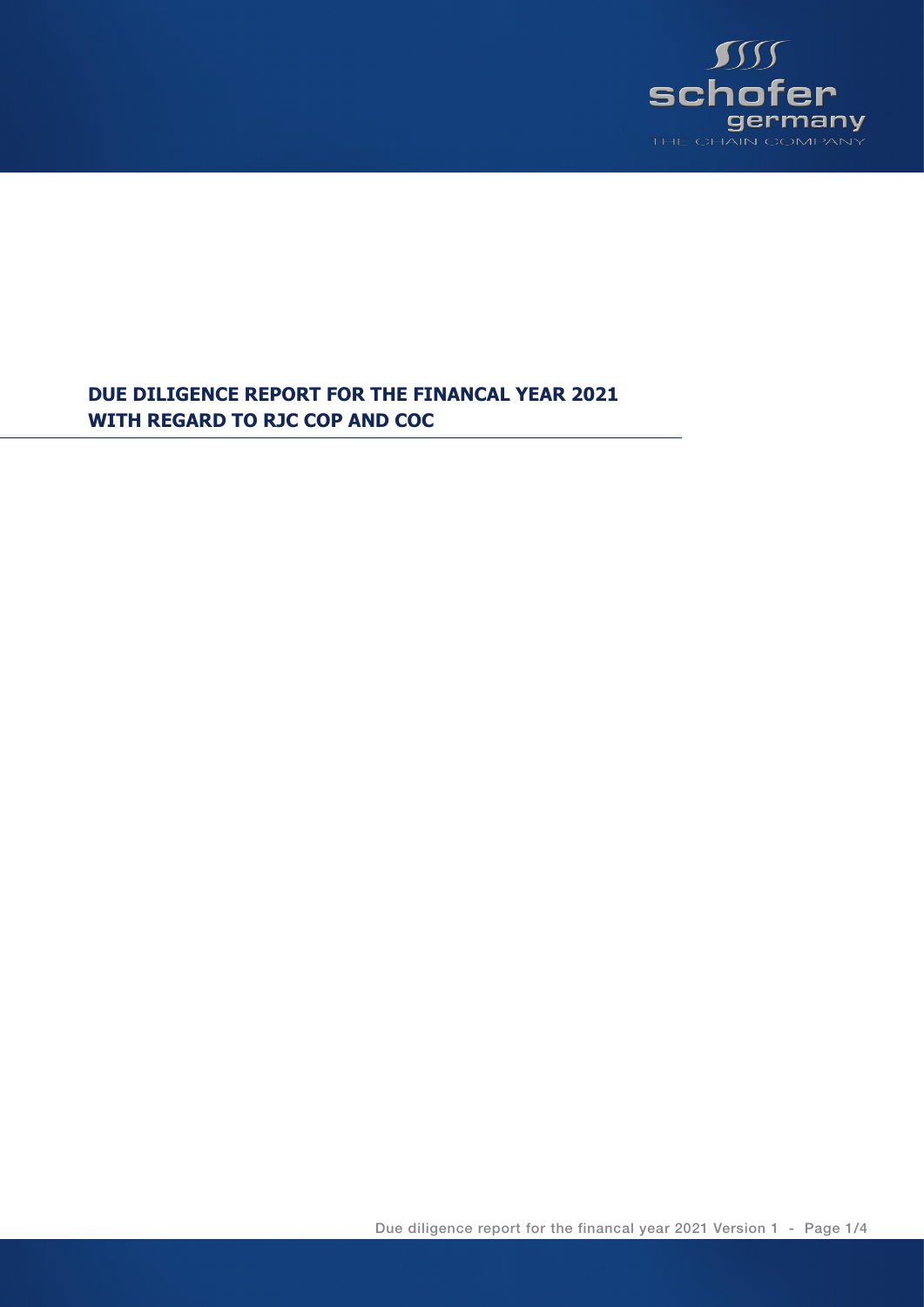

# **TABLE OF CONTENTS**

|                                                                                    | $\overline{\mathbf{2}}$ |
|------------------------------------------------------------------------------------|-------------------------|
|                                                                                    |                         |
|                                                                                    |                         |
|                                                                                    |                         |
|                                                                                    |                         |
|                                                                                    |                         |
|                                                                                    |                         |
| 3. IDENTIFICATION AND ASSESSMENT OF RISKS ALONG THE SUPPLY CHAIN _______________ 4 |                         |
|                                                                                    |                         |
|                                                                                    | $\overline{4}$          |

#### **List of abbreviations**

| <b>CAHRA</b> | Conflict-affected and high-risk area |  |  |
|--------------|--------------------------------------|--|--|
|--------------|--------------------------------------|--|--|

- **COC** Chain of Custody
- **COP** Code of Practices
- **OECD** Organisation for Economic Co-operation and Development
- **PGM** Platinum Group Metals
- **RJC** Responsible Jewellery Council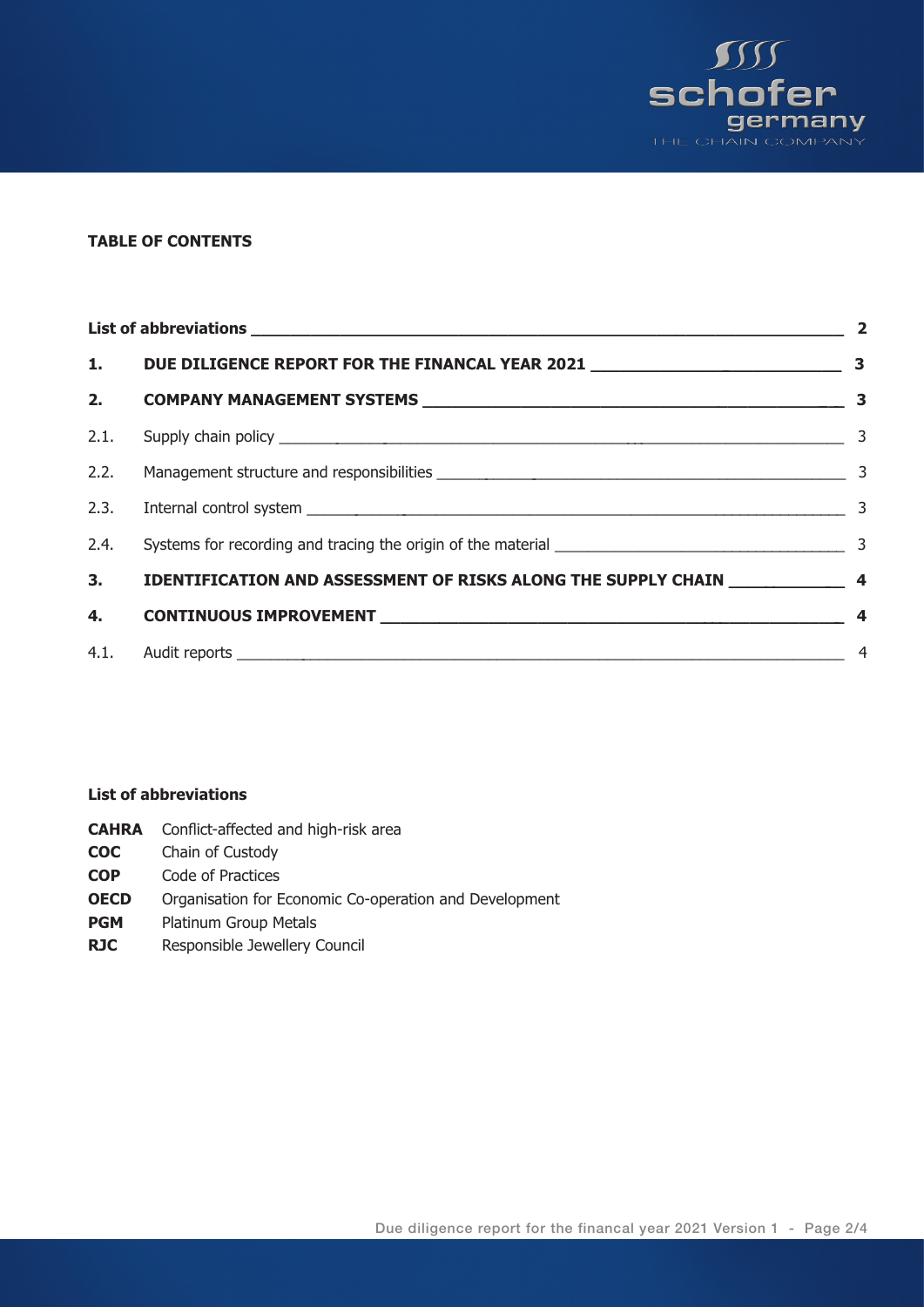

### **1. DUE DILIGENCE REPORT FOR THE FINANCAL YEAR 2021**

As a certified member of the Responsible Jewellery Council (RJC), Schofer is committed to meeting the highest moral and ethical standards in all its actions and decisions towards its customers, suppliers and employees. This also includes a social and environmentally friendly orientation, as we see ourselves having a particular responsibility towards future generations.

The CoP (Code of Practices) and CoC (Chain of Custody) standards stand for responsibility and transparency in the global supply chain of gold, platinum group metals, silver, diamonds and coloured gemstones. These certifications provide our customers and suppliers with the assurance they need about how their products and materials have been sourced, traced and processed in the supply chain.

An integral part of the commitments made with the certifications under these standards is the preparation and publication of a due diligence report in line with the OECD Due Diligence.

## **2. COMPANY MANAGEMENT SYSTEMS**

### **2.1. Supply Chain Policy**

The supply chain policy of Schofer Germany GmbH & Co. KG is publicly available and can be accessed at any time on the company website at https://schofer.com/en/about-us/certifications/

### **2.2. Management structure and responsibilities**

The requirements of the standards have been implemented in the existing management system and, where necessary, they have been extended and expanded. The responsible persons are named and the due diligence process is described, recorded and integrated into the continuous improvement and review process of the quality management system.

### **2.3. Internal control system**

The internal control system of Schofer Germany GmbH & Co.KG, like all processes of the organisation, is subject to a continuous improvement process. It is reviewed annually and adjusted if necessary. This includes the following actions:

- •Identification and verification of business partners
- •Identification of red flags in the supply chain
- •Internal and external training of employees and business partners

### **2.4. Systems for recording and tracing the origin of the materias**

The organisation has an ERP system that records all transactions and can provide information on these transactions at any time.